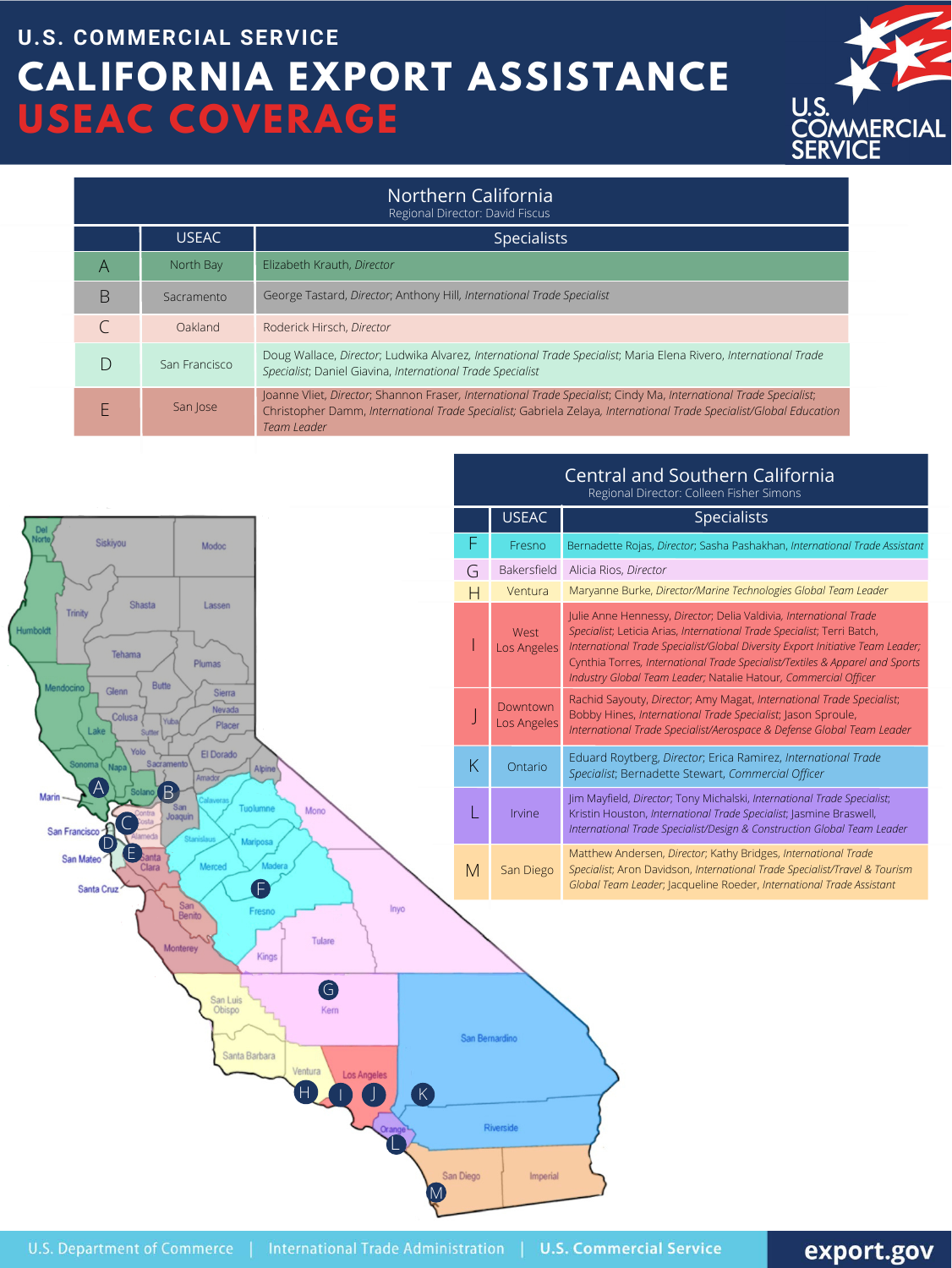David Fiscus Pacific North Regional Director [801-524-3092](tel:801-524-3092) [david.fiscus@trade.gov](mailto:david.fiscus@trade.gov)



### Oakland USEAC



George Tastard **Director** 916-566-7170 [George.Tastard@trade.gov](mailto:George.Tastard@trade.gov) **Sectors**: Agribusiness, Automotive & Smart Mobility, Advanced & Specialty Manufacturing, Design & Construction, Education & Training, Energy Industries, Environmental Technologies/Clean Technology, Travel & Tourism, Marine Technology, Professional & Business **Services** 

Rod Hirsch Director 510-273-7350 [Rod.Hirsch@trade.gov](mailto:Rod.Hirsch@trade.gov) **Sectors**: All

### San Francisco USEAC

Elizabeth Krauth **Director** 415-485-6209 [Elizabeth.Krauth@trade.gov](mailto:Elizabeth.Krauth@trade.gov) **Sectors**: All

**[Sectors](https://www.trade.gov/information-and-communications-technology)**[: ICT & the Digital Economy](https://www.trade.gov/information-and-communications-technology) (specializing in: Telecom; Networking Equipment; Data Centers; Enterprise Software; [Consumer Electronics; Electronic Components\) Media &](https://www.trade.gov/media-entertainment) Entertainment; AI/Machine Learning; [Food/AgTech](https://www.trade.gov/food-and-agriculture-value-chain)

#### Shannon Fraser

Senior International Trade Specialist 408-335-8979 [Shannon.Fraser@trade.gov](mailto:Shannon.Fraser@trade.gov)

**Sectors**: [ICT & the Digital Economy \(specializing in: Building](https://www.trade.gov/information-and-communications-technology) [Management Software\)](https://www.trade.gov/information-and-communications-technology); [Energy Industries;](https://www.trade.gov/energy-industry) [Environmental](https://www.trade.gov/environmental-technologies-industry) [Technologies;](https://www.trade.gov/environmental-technologies-industry) [Automotive & Smart Mobility;](https://www.trade.gov/automotive-smart-mobility-industry) [Design &](https://www.trade.gov/design-and-construction-industry) [Construction](https://www.trade.gov/design-and-construction-industry); [Professional & Business Services](https://www.trade.gov/professional-and-business-services)



**Director** 707-827-3218 [Douglas.Wallace@trade.gov](mailto:Douglas.Wallace@trade.gov) **Sectors**: [Professional & Business Services](https://www.trade.gov/professional-and-business-services) (including legal, accounting, public relations, and management consulting services), [Media & Entertainment](https://www.trade.gov/media-entertainment)



#### Chris Damm

Senior International Trade Specialist 408-318-9650

[Chris.Damm@trade.gov](mailto:Chris.Damm@trade.gov)

## Sacramento USEAC



# **CALIFORNIA EXPORT ASSISTANCE NORTHERN CALIFORNIA DIRECTORY U.S. COMMERCIAL SERVICE**





### North Bay USEAC

#### Gabriela Zelaya Senior International Trade Specialist/Global Education Team Leader (408) 335-9202 [Gabriela.Zelaya@trade.gov](mailto:Gabriela.Zelaya@trade.gov) **[Sectors](https://www.trade.gov/education-industry)**[: Education & Training Services](https://www.trade.gov/education-industry)

Anthony Hill Senior International Trade Specialist 916-566-7011 [Anthony.Hill@trade.gov](mailto:Anthony.Hill@trade.gov) **Sectors**: Wildland Firefighting, Safety & Security, Aerospace & Defense, Medical/Health Technology, Information and Communications Technology (ICT)



Doug Wallace



#### Daniel Giavina

Senior International Trade Specialist 415-717-5727 [Daniel.Giavina@trade.gov](mailto:Daniel.Giavina@trade.gov) **Sectors**: Food & Agriculture Value Chain, Education & Training Services, Travel & Tourism, Textiles & Apparel, Consumer Goods, Cosmetics, Healthcare & Health Technologies



Ludwika Alvarez Senior International Trade Specialist 415-517-0265 [Ludwika.Alvarez@trade.gov](mailto:Ludwika.Alvarez@trade.gov) **Sectors**: [ICT & the Digital Economy,](https://www.trade.gov/information-and-communications-technology) [Automotive & Smart](https://www.trade.gov/automotive-smart-mobility-industry) [Mobility,](https://www.trade.gov/automotive-smart-mobility-industry) [Aerospace & Defense](https://www.trade.gov/aerospace-defense-industry)



#### Maria Elena Rivero

Senior International Trade Specialist 415-238-2629 [Maria.Rivero@trade.gov](mailto:Maria.Rivero@trade.gov) **Sectors**: [Energy Industries,](https://www.trade.gov/energy-industry) [Environmental Technology](https://www.trade.gov/environmental-technologies-industry), [Automotive & Smart Mobility](https://www.trade.gov/automotive-smart-mobility-industry), [Design & Construction](https://www.trade.gov/design-and-construction-industry), [Biotechnology & Pharma](https://www.trade.gov/healthcare-technologies-industry)ceuticals

export.gov



# Joanne Vliet

Director 408-833-5032 [Joanne.Vliet@trade.gov](mailto:Joanne.Vliet@trade.gov) **[Sectors](https://www.trade.gov/information-and-communications-technology)**[: ICT & the Digital Economy](https://www.trade.gov/information-and-communications-technology) (specializing in: IT Security and Cybersecurity); [Safety & Security](https://www.trade.gov/safety-security-industry); [Marine](https://www.trade.gov/marine-technology-industry) [Technology;](https://www.trade.gov/marine-technology-industry) [Financial Services](https://www.trade.gov/financial-services-industry)



#### Cindy Ma

Senior International Trade Specialist 510-368-0765 [Cindy.Ma@trade.gov](mailto:Cindy.Ma@trade.gov) **[Sectors](https://www.trade.gov/healthcare-technologies-industry)**[: Healthcare & Health Tech](https://www.trade.gov/healthcare-technologies-industry); [Travel & Tourism;](https://www.trade.gov/travel-tourism-industry) [Advanced Manufacturing](https://www.trade.gov/advanced-manufacturing-industry); Consumer Goods

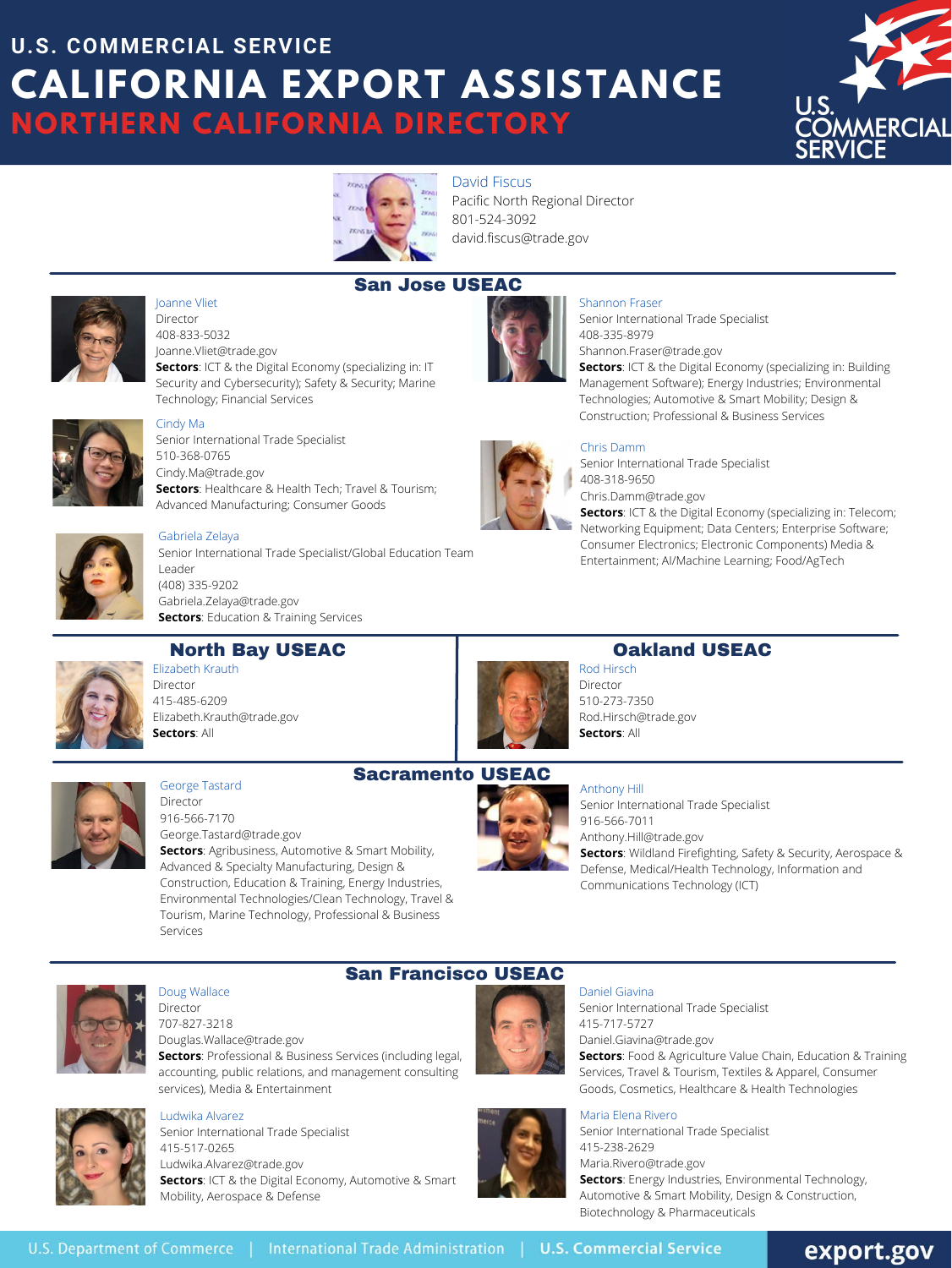# **CALIFORNIA EXPORT ASSISTANCE CENTRAL AND SOUTHERN CALIFORNIA DIRECTORY U.S. COMMERCIAL SERVICE**





Colleen Fisher Simons Pacific South Regional Director 619-371-2287 Colleen.Simons@trade.gov

#### Matthew Andersen Director 858-467-7033 [Matthew.Andersen@trade.gov](mailto:Matthew.Andersen@trade.gov) **Sectors**: [Energy](https://www.trade.gov/energy-industry), Smart Cities, [Professional &](https://www.trade.gov/professional-and-business-services) [Business Services](https://www.trade.gov/professional-and-business-services)



#### Kathy Bridges Senior International Trade Specialist 619-929-8182 [Kathy.Bridges@trade.gov](mailto:Kathy.Bridges@trade.gov) **Sectors**: [Information & Communications Technology,](https://www.trade.gov/information-and-communications-technology) [Healthcare Technologies](https://www.trade.gov/healthcare-technologies-industry), [Automotive,](https://www.trade.gov/automotive-smart-mobility-industry) [Media & Entertainment](https://www.trade.gov/media-entertainment)



Aron Davidson Senior International Trade Specialist/Travel & Tourism Global Team Leader 858-467-7038 [Aron.Davidson@trade.gov](mailto:Aron.Davidson@trade.gov) **Sectors**: [Travel & Tourism](https://www.trade.gov/travel-tourism-industry)



Jacqueline Roeder International Trade Assistant 678-763-5930 [Jacqueline.Roeder@trade.gov](mailto:Julie.Osman@trade.gov) **Sectors**: Environmental Technology, Marine Technology, [Aerospace & Defense](https://www.trade.gov/aerospace-defense-industry), Safety & Security, Education

# export.gov

San Diego USEAC



## West Los Angeles USEAC



Julie Anne Hennessy Director 310-235-7206 JulieAnne.Hennessy@trade.gov **Sectors**: Financial Services, Advanced Manufacturing





Leticia Arias Senior International Trade Specialist 310-235-7204 [Leticia.Arias@trade.gov](mailto:Leticia.Arias@trade.gov) **Sectors**: [Automotive & Smart Mobility](https://www.trade.gov/automotive-smart-mobility-industry), [Environmental](https://www.trade.gov/environmental-technologies-industry) [Technologies](https://www.trade.gov/environmental-technologies-industry), Energy



Terri Batch Senior International Trade Specialist/Global Diversity Export Initiative Team Leader 310-235-7212 [Terri.Batch@trade.gov](mailto:Terri.Batch@trade.gov) **Sectors**: On Detail to the Minority Business Development Agency



#### Natalie Hatour

Commercial Officer 213-342-7855 Natalie.Hatour@trade.gov **Sectors**: Healthcare Technologies, Foreign Direct Investment



#### Delia Valdivia

Senior International Trade Specialist 310-235-7203 [Delia.Valdivia@trade.gov](mailto:Delia.Valdivia@trade.gov) **Sectors**: Information, Communications, Technology, [Safety &](https://www.trade.gov/safety-security-industry) [Security \(includes Cybersecurity\)](https://www.trade.gov/safety-security-industry), [Travel & Tourism,](https://www.trade.gov/travel-tourism-industry) [Marine & Port](https://www.trade.gov/marine-technology-industry)

[Technologies](https://www.trade.gov/marine-technology-industry)

#### Cynthia Torres Senior International Trade Specialist/Textiles & Apparel Global Team Leader 310-235-7219 Cynthia.Torres@trade.gov **Sectors**: Textiles, Apparel, Sports Industry

#### Downtown Los Angeles USEAC





Richard Swanson Pacific South Senior Advisor 949-283-1024 [Richard](mailto:richard.swanson@trade.gov)[.Swanson@trade.gov](mailto:Jasmine.Braswell@trade.gov) **Initiatives**: US-Mexico Border Trade, Stakeholder Outreach, Foreign Direct Investment

Rachid Sayouty Director 213-894-4022 Rachid.Sayouty@trade.gov **Sectors**: All



Bobby Hines Senior International Trade Specialist 213-894-4231 [Bobby.Hines@trade.gov](mailto:Bobby.Hines@trade.gov) **Sectors**: [Food & Beverage](https://www.trade.gov/food-and-agriculture-value-chain), [Education,](https://www.trade.gov/education-industry) Consumer Goods, Cosmetics



#### Amy Magat

Senior International Trade Specialist 213-894-3966 [Amy.Magat@trade.gov](mailto:Amy.Magat@trade.gov%C2%A0) **Sectors**: [Design & Construction,](https://www.trade.gov/design-and-construction-industry) [Media & Entertainment,](https://www.trade.gov/media-entertainment) [Franchising](https://www.trade.gov/franchising-industry)



#### Jason Sproule

Senior International Trade Specialist/Aerospace & Defense Global Team Leader 213-894-8785 [Jason.Sproule@trade.gov](mailto:Jason.Sproule@trade.gov) **Sectors**: [Aerospace & Defense](https://www.trade.gov/aerospace-defense-industry)